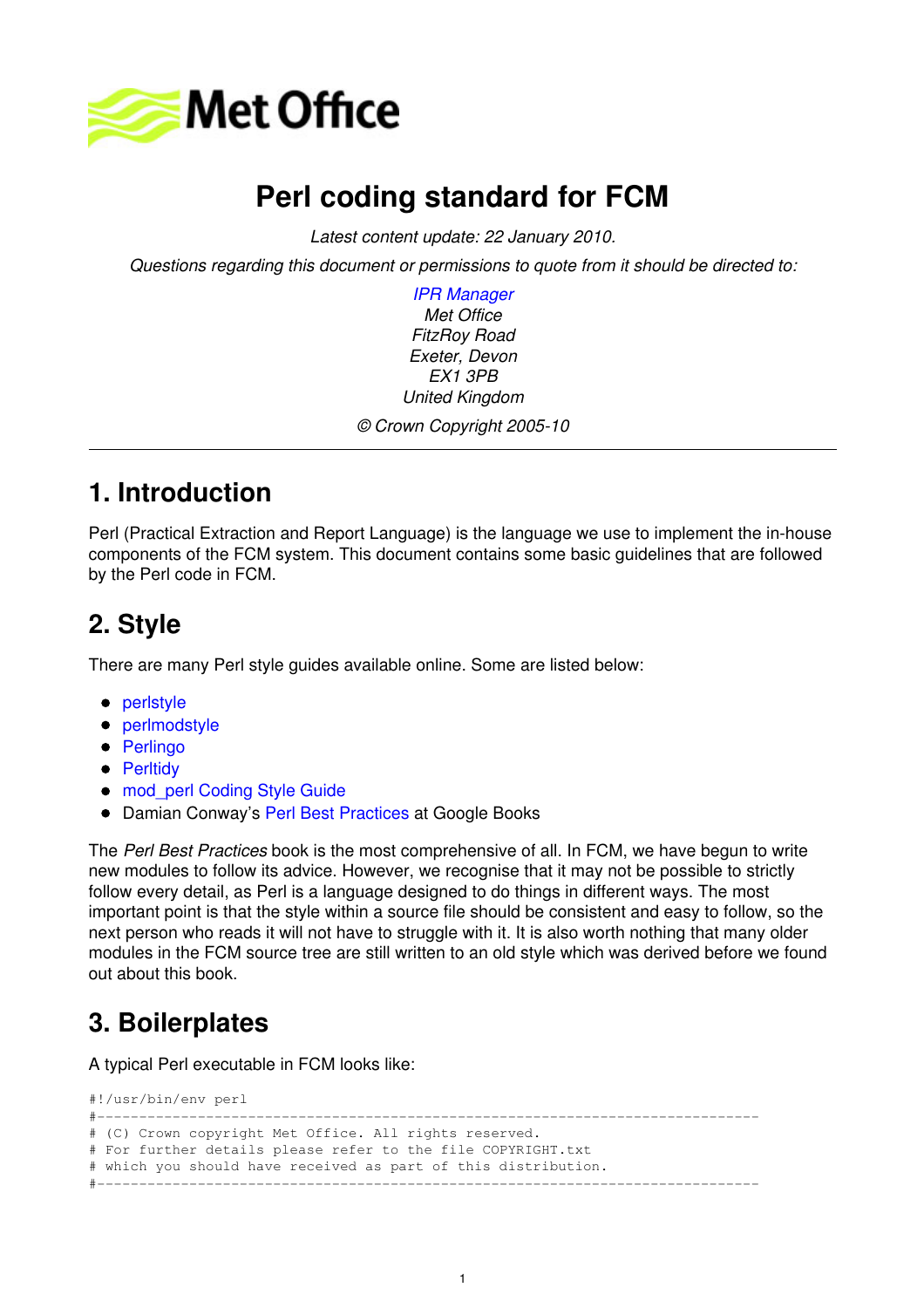```
use strict;
use warnings;
use FindBin;
use lib "$FindBin::Bin/../lib";
if (!caller()) {
     main(@ARGV);
}
sub main {
   local(\texttt{QARGV}) = \texttt{Q}_i\# ...
}
1;
\_END\_=head1 NAME
fcm-example
=head1 SYNOPSIS
     fcm-example [OPTIONS] [ARGS]
=head1 OPTIONS
...
=head1 ARGUMENTS
...
=head1 DESCRIPTION
An example boiler plate for an FCM Perl executable.
=head1 DIAGNOSTICS
...
=head1 CONFIGURATION AND ENVIRONMENT
...
=head1 COPYRIGHT
(C) Crown copyright Met Office. All rights reserved.
=cut
```
#### A typical Perl module in FCM looks like:

```
#-------------------------------------------------------------------------------
# (C) Crown copyright Met Office. All rights reserved.
# For further details please refer to the file COPYRIGHT.txt
# which you should have received as part of this distribution.
#-------------------------------------------------------------------------------
use strict;
use warnings;
#-------------------------------------------------------------------------------
package FCM::Example;
# For example...
```